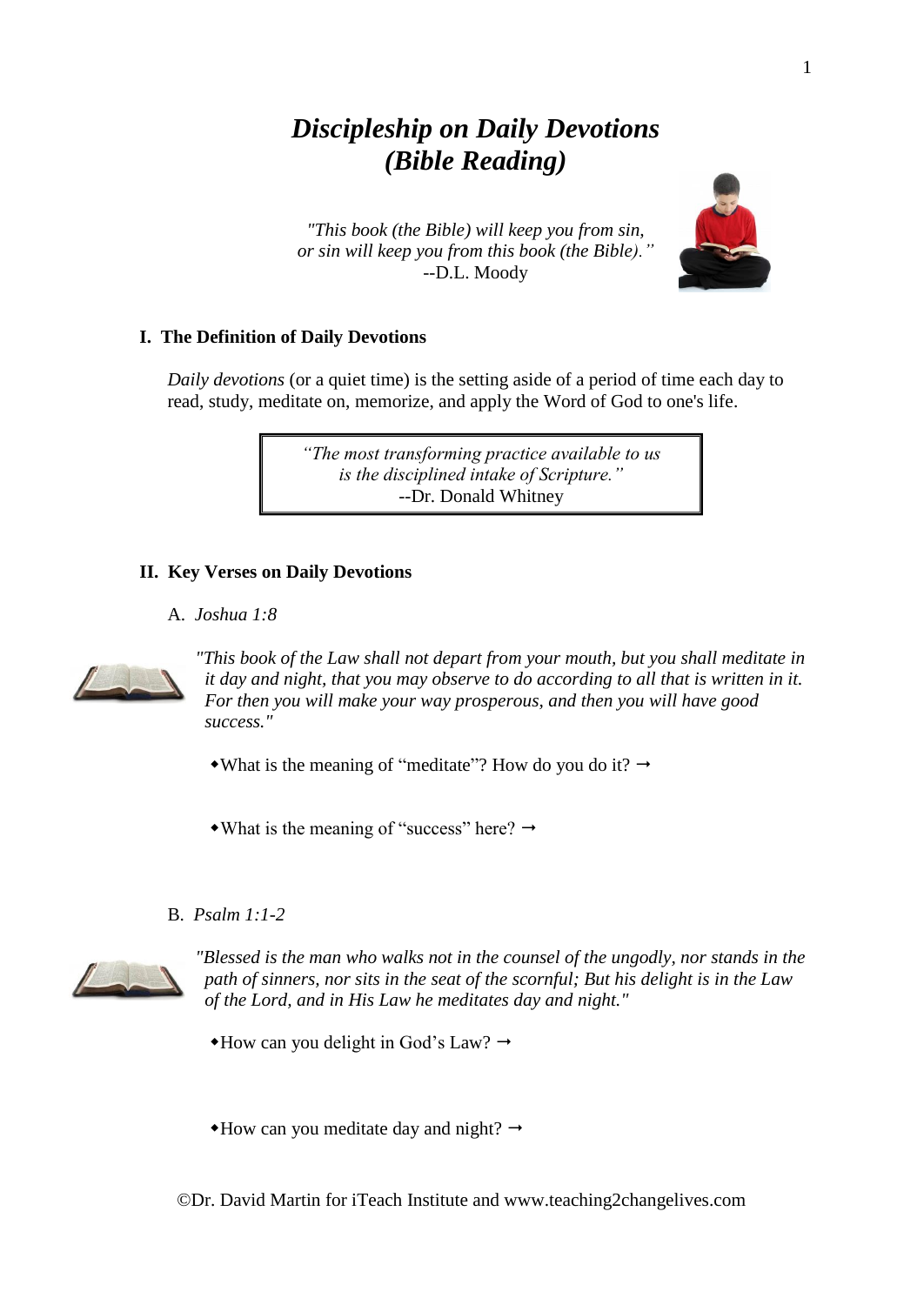C. *Psalm 119:9,11*



*"How can a young man cleanse his way? By taking heed according to Your word. . . . Your word have I hidden in my heart, that I might not sin against you."*

• What does it mean to take heed according to God's Word?  $\rightarrow$ 

 $*$ How can you hide God's Word in your heart? Why should you?  $\rightarrow$ 

D. *Psalm 119:105*

*"Your word is a lamp to my feet and a light to my path."*

 $*$ How is it a lamp to my feet and a light to my path?  $\rightarrow$ 



E. *Psalm 119:130,132*

*"The entrance of Your words gives light; It gives understanding to the simple . . ."*

 $\bullet$  What are different ways God's words gain entrance?  $\rightarrow$ 

 $\triangleleft$ How does God's Word give light?  $\rightarrow$ 

# F. *Matthew 4:4*



*"Man shall not live on bread alone, but on every word that proceeds out of the mouth of God."*

• What does it mean to not live on bread alone?  $\rightarrow$ 

• What does it mean to live on every word that proceeds from God's mouth?  $\rightarrow$ 

### G. *John 14:21a*



*"He who has My commandments and keeps them, it is he who loves Me."*

- $\bullet$ What commandments should you keep?  $\rightarrow$
- What does it mean to keep these commandments?  $\rightarrow$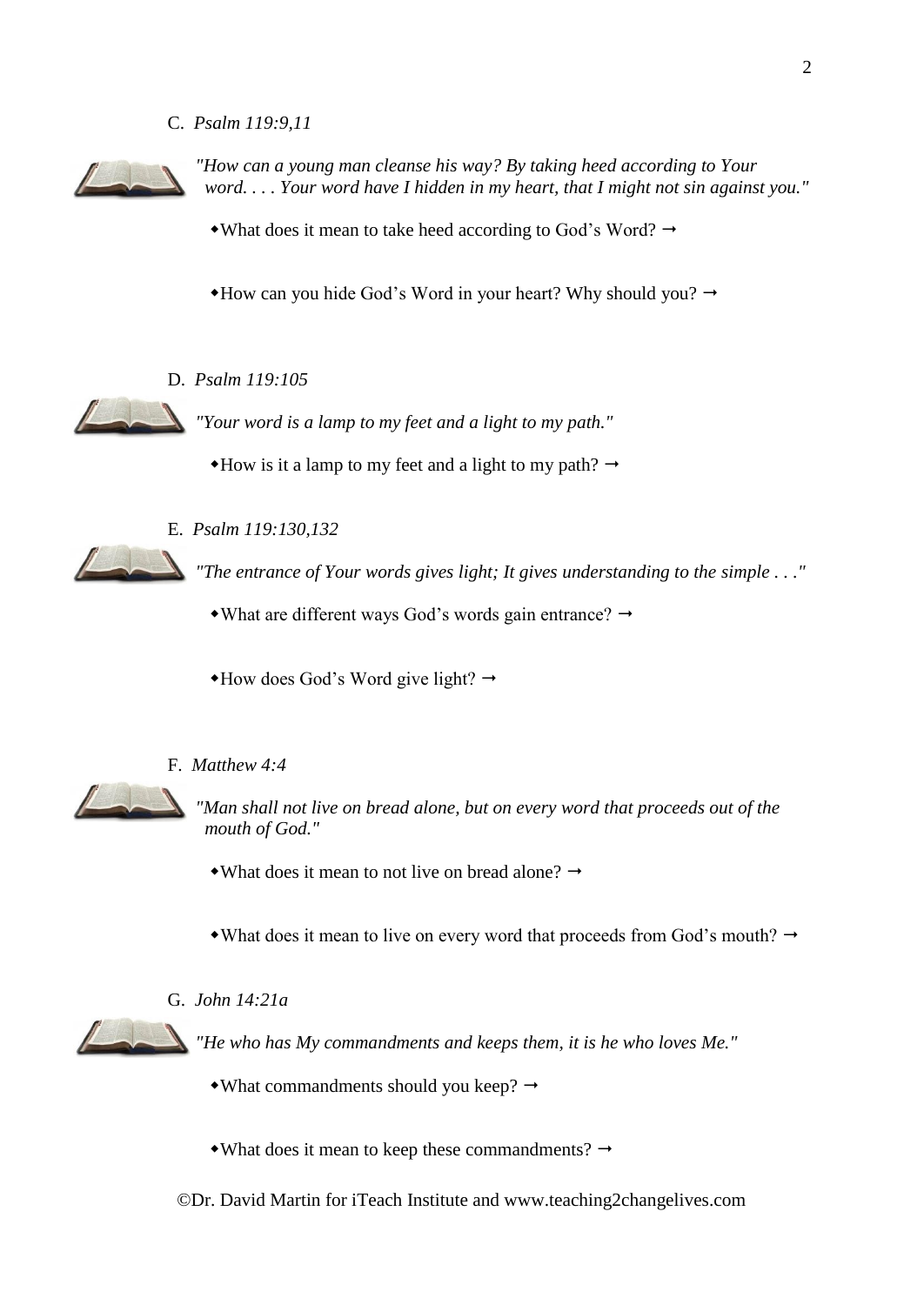#### H. *2 Timothy 2:15*



*"Be diligent to present yourself approved to God as a workman who does not need to be ashamed, handling accurately the word of truth."*

• What does it mean to be diligent to be approved by God?  $\rightarrow$ 

 $*$ How do you handle accurately the word of truth?  $\rightarrow$ 

#### I. *Ephesians 6:17*



 $\overline{\phantom{a}}$ 

*"And take the helmet of salvation, and the sword of the Spirit, which is the word of God."*

- $\rightarrow$ How is God's Word a sword?  $\rightarrow$
- $\bullet$  When and how can we use God's Word as a sword?  $\rightarrow$

J. *James 1:22*

*"But be doers of the word, and not hearers only, deceiving yourselves."*

- What does it mean to be a doer of the Word?  $\rightarrow$
- What does it mean to be a hearer only?  $\rightarrow$
- $*$ How do you deceive yourself?  $\rightarrow$

#### **III. Important Teachings on Daily Devotions**

- A. Teach the Different Ways to Take in God's Word
	- 1. Hear God's Word

Every follower of Jesus needs to listen to God's Word regularly. This can be done through attending church, as well as listening to audio/video files or Christian radio/TV programs and Bible phone apps.

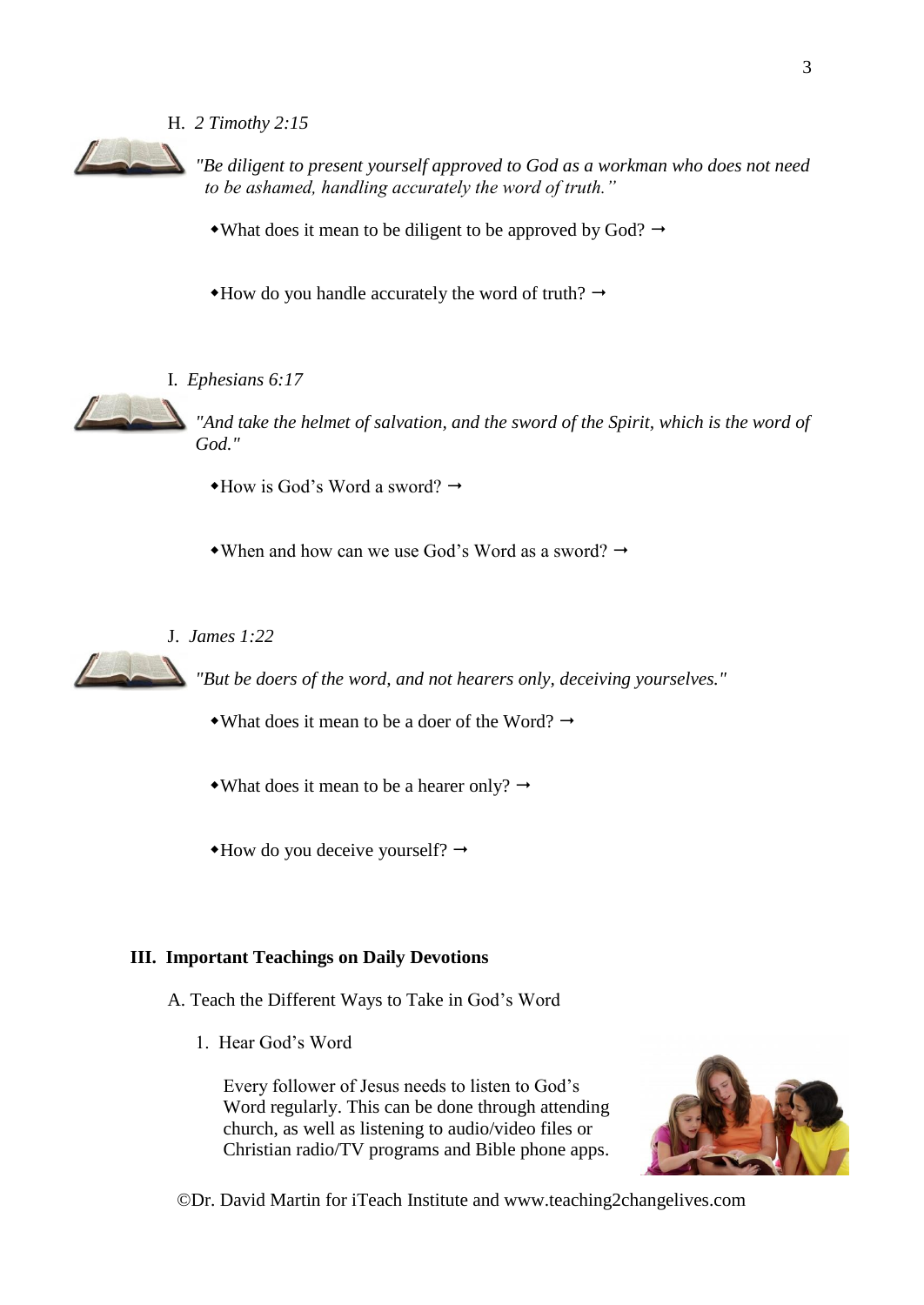Luke  $11:28 \rightarrow$ 

Romans  $10:17 \rightarrow$ 

2. Read God's Word

1 Timothy 4:13  $\rightarrow$ 

3. Study God's Word

God commands us to study His Word so we can integrate and apply it accurately.



Ezra 7:10  $\rightarrow$ 

Acts 17:11  $\rightarrow$ 

2 Timothy 2:15  $\rightarrow$ 

4. Memorize God's Word

God exhorts His people to put His Word in their hearts permanently so that it will guide their lives and keep them from sin.

Psalm 119:24  $\rightarrow$ 

Psalm 119:11  $\rightarrow$ 

5. Meditate on God's Word

Meditation is a spiritual discipline which helps you get away from the pressures and influences of the world and focus more on God, His Word, His works, and His will for you. To meditate on God's Word is to read and reread it while prayerfully reflecting on the meaning of the verses (often phrase-by-phrase). This is done in an effort to better understand and personalize the meaning of the verses and let God use these reflections to guide our thinking, attitudes, and actions.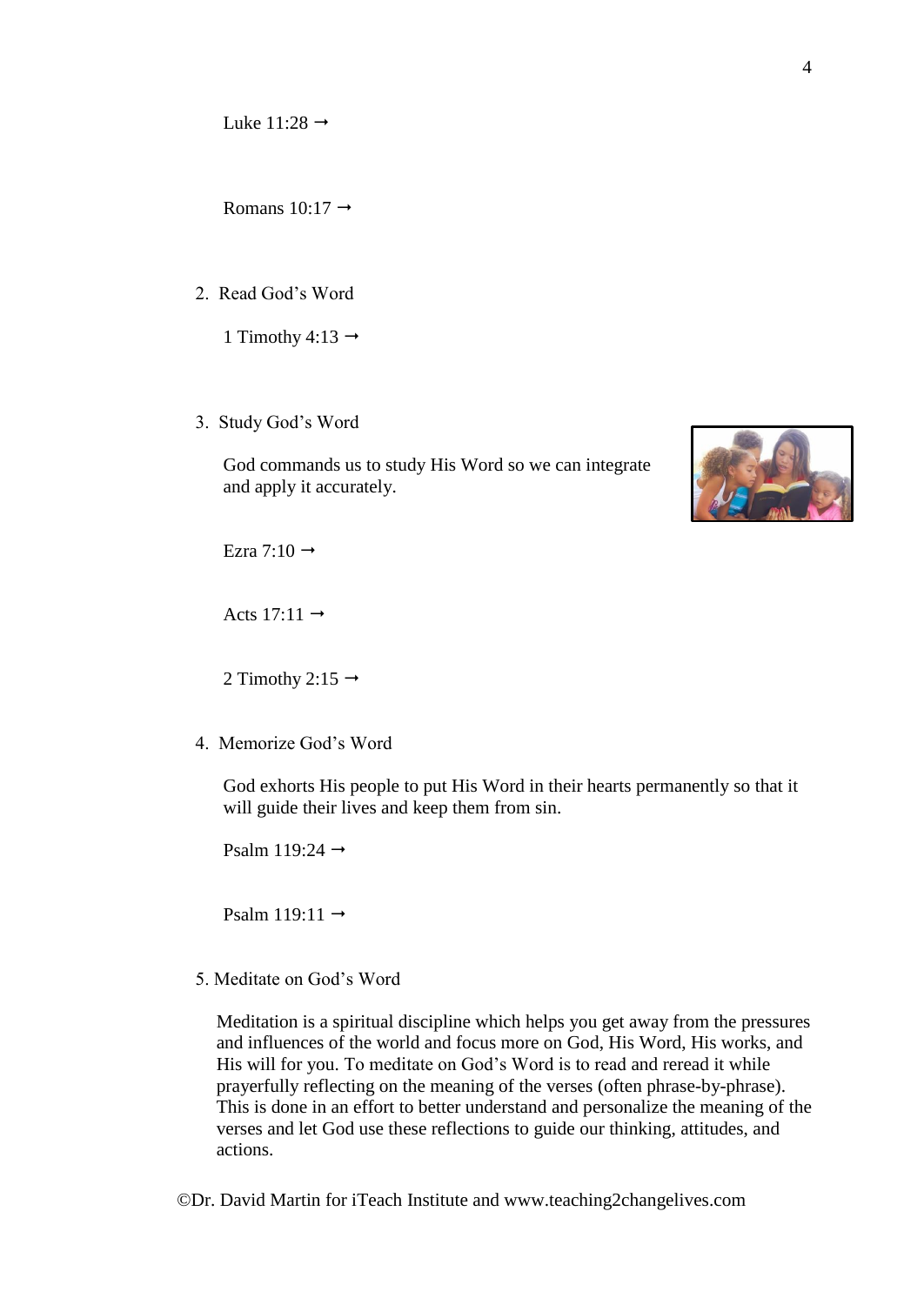# Benefits of meditating on Scripture

Psalm 1:2-3  $\rightarrow$ 

Psalm 119:99  $\rightarrow$ 

Joshua 1:8  $\rightarrow$ 

When to meditate on Scripture

Psalm 63:5-6  $\rightarrow$ 

Psalm 119:97

# How to meditate on Scripture

Preparation:

- ✓
- ✓

Guidelines:

✓ ✓ ✓ ✓ ✓

Proverbs 6:22

- ✓
- ✓
- 
- ✓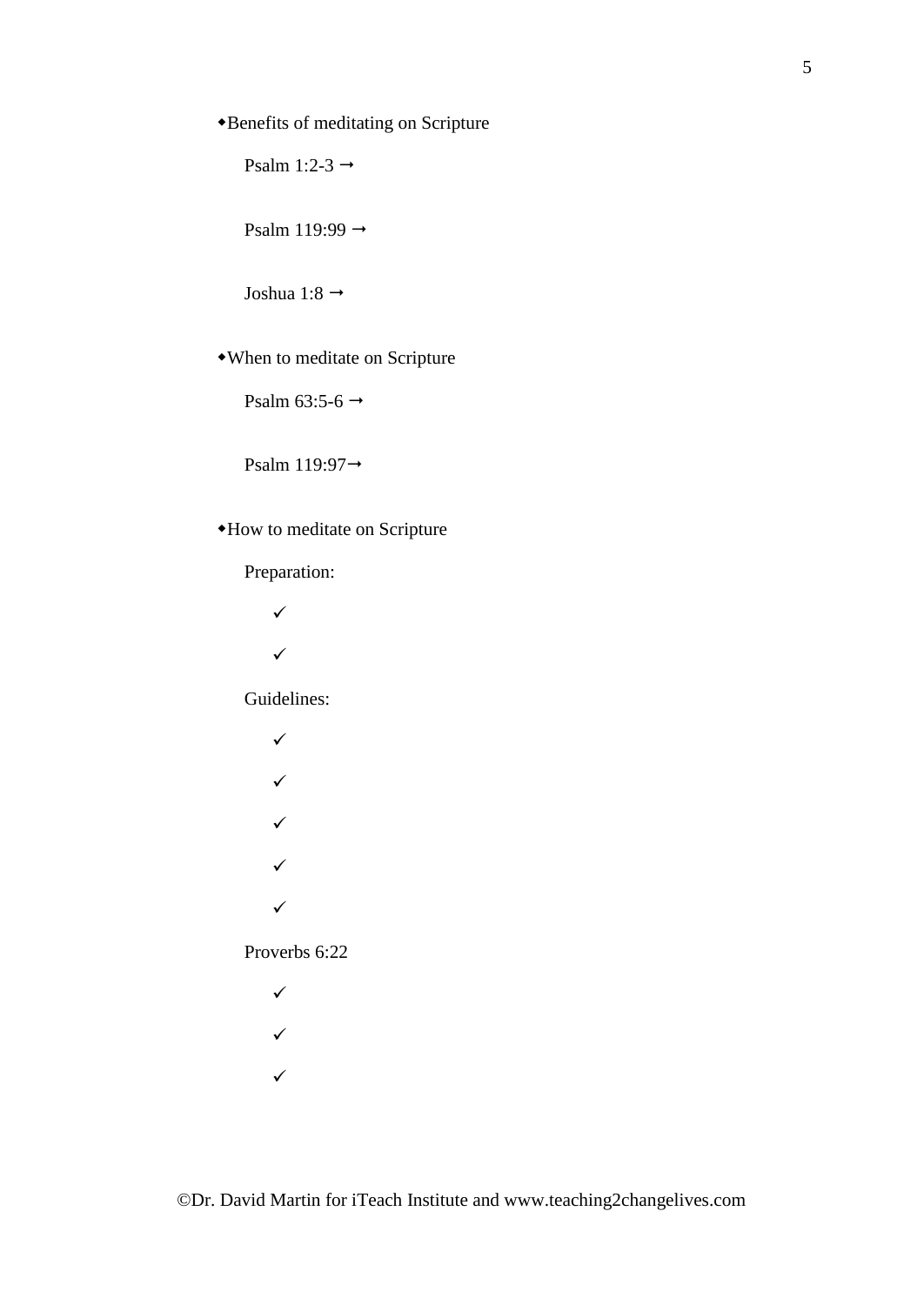- B. Teach How to Treat the Bible Respectfully
	- 1. The Bible is the only inspired book from God (2 Timothy 3:16).
	- 2. Only the Bible is able to make him complete and equipped for every good work (2 Timothy 3:17).
	- 3. He must handle it and store it in a respectful way. The way he treats his Bible shows his level of respect for its Author (Psalm 138:2b).
		- ✓He can carefully underline, highlight, or write clarifying notes in his Bible.
		- $\checkmark$  He should never scribble in it, throw it down, or put other things on top of it.



- C. Teach How to Use the Bible
	- 1. Try to make it possible for each student to have his own Bible to read and study.
	- 2. Encourage students to bring their own Bibles to your class (or sessions if it's one-on-one). Give opportunities for them to use them, or they will stop bringing them.
	- 3. Help students memorize the books of both the Old and New Testaments, as well as where to find them in their Bible (give Bible drills on finding verses).
- D. Teach How to Have Daily Devotions

Encourage him to have the following ready for his devotions:

- ✓His **Bible**--to read a selected portion (you can guide his early selection)
- ✓His **pencil** and a small **notebook**--to write down some of his observations, questions, or thoughts about how to apply what he read that day.
- 1. Help him set a **specific time** to have his devotions. He should choose a time when he is alert and able to concentrate on his reading.
- 2. Help him choose a **quiet place**, free from distractions.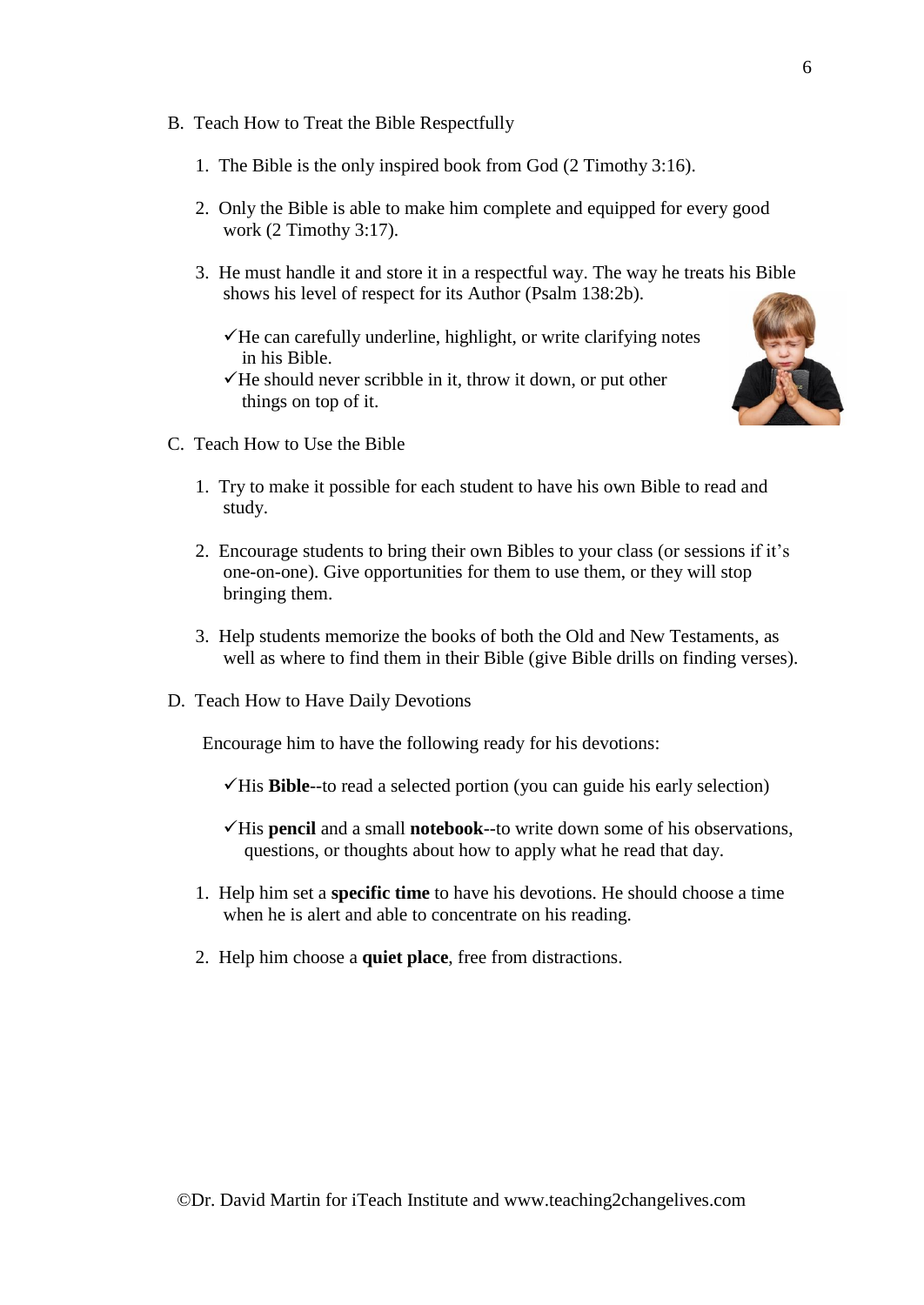3. Encourage him to **prepare his heart**.



- ✓**Sing or play** a praise song to God (optional)
- ✓**Pray,** asking God to speak to him through what he reads, as well as to understand how to live the truth that he reads.
- 4. Read the Bible passage

Help him to have a reading schedule of some kind or a devotional book containing daily passages and stories to read. Suggest that younger children read from one of the gospels each day--as many verses as their age (an eightyear-old could read eight verses each day).

5. Reflect on and write thoughts, meditations, or applications from what he read

Encourage him to ask and answer these three questions:

*What do the verses say?* Summarize or paraphrase the main ideas.

- *What do they mean?* Does he understand what it's talking about? Is there something he needs to ask his parent or teacher about, or look up in a dictionary?
- *What does God want him to do about what he read?*
	- 1) Is there a promise to believe?
	- 2) Is there a warning to listen to?
	- 3) Is there a command to obey?
	- 4) Is there a sin to confess?
- 6. Have him pray (see the notes on a personal prayer time).
- 7. Obey and apply what the Bible says

James 1:22  $\rightarrow$ 

8. Memorize/meditate on a verse each week

Psalm  $119:27 \rightarrow$ 

E. Teach the benefits of having a regular devotion time

Psalm 19:7,8  $\rightarrow$